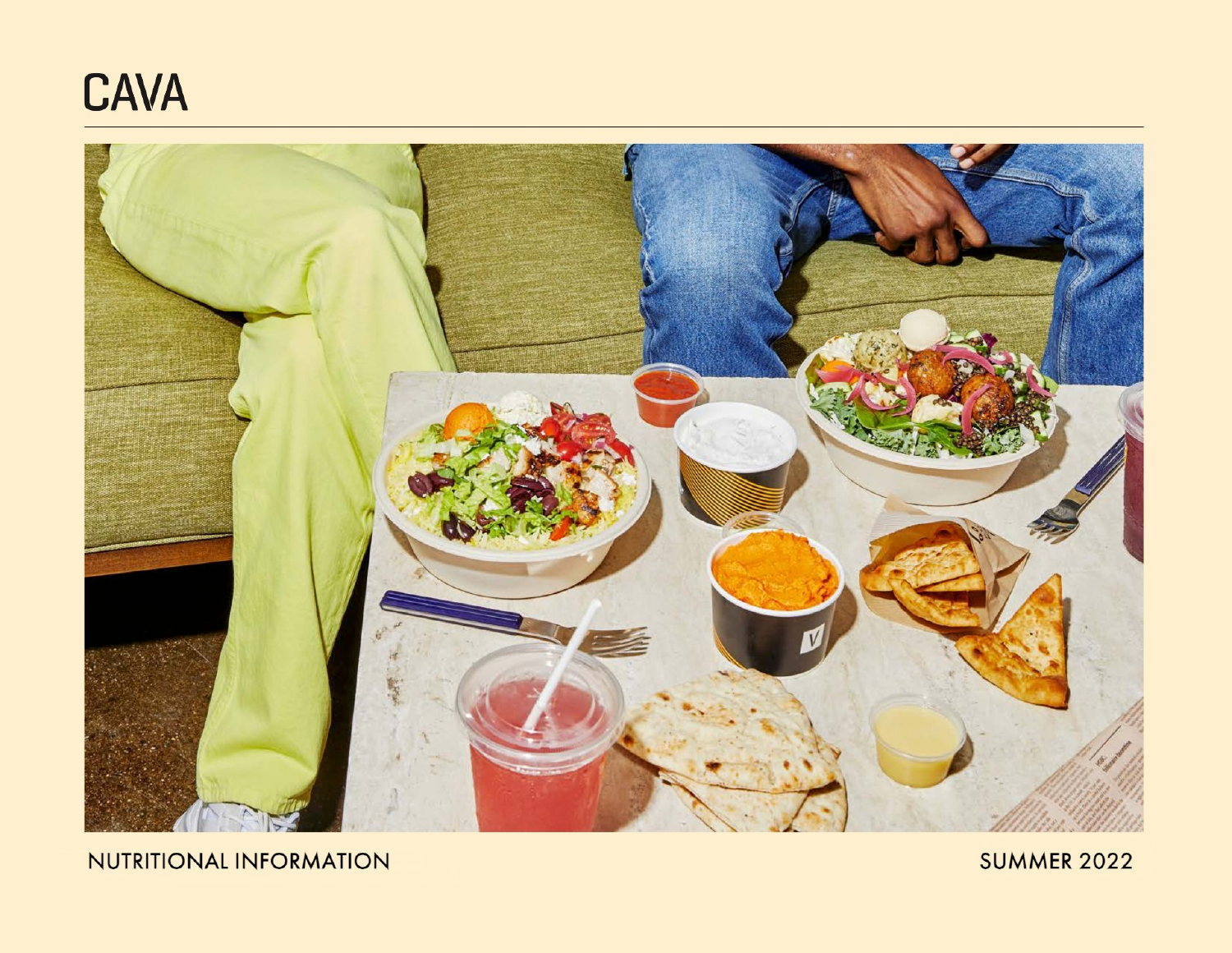#### Nutritional information is based on 1 serving of each item

| <b>Curated Bowls</b>    | Cal. | Cal.                | <b>Total Fat</b> | Sat. Fat | Trans.              | Chol.        | Sodium | Carb.                    | Fiber                    | Sugar          | Protein        |
|-------------------------|------|---------------------|------------------|----------|---------------------|--------------|--------|--------------------------|--------------------------|----------------|----------------|
|                         |      | from Fat            | (g)              | (g)      | fct(g)              | (mg)         | (mg)   | (g)                      | (g)                      | (g)            | (g)            |
| Lemon Chicken           | 690  | 415                 | 46.0             | 11.0     | 0                   | 170          | 1750   | 32                       | 9                        | 11             | 42             |
| Greek Salad             | 600  | 380                 | 42.0             | 9.0      | $\mathbf{O}$        | 165          | 1730   | 19                       | $\overline{\mathcal{A}}$ | 5              | 37             |
| Harissa Avocado         | 885  | 485                 | 54.0             | 12.0     | $\overline{O}$      | 155          | 1660   | 56                       | 13                       | 13             | 41             |
| Tahini Caesar           | 550  | 280                 | 31.0             | 7.0      | 0                   | 155          | 1200   | 28                       | $\overline{4}$           | 6              | 37             |
| Lentil Avocado          | 770  | 530                 | 59.0             | 7.0      | $\mathbf{O}$        | $\circ$      | 1610   | 56                       | 20                       | 13             | 16             |
| Chicken + RightRice     | 745  | 390                 | 43.0             | 10.0     | $\mathsf{O}\xspace$ | 165          | 1750   | 45                       | 8                        | 8              | 45             |
| <b>Curated Pitas</b>    |      |                     |                  |          |                     |              |        |                          |                          |                |                |
| Crispy Falafel          | 955  | 520                 | 58.0             | 6.0      | $\mathsf{O}\xspace$ | $\mathbf 0$  | 2440   | 88                       | 14                       | 8              | 22             |
| Greek Chicken           | 895  | 415                 | 46.0             | 10.0     | $\mathbf 0$         | 165          | 2560   | 67                       | 9                        | 6              | 48             |
| Spicy Chicken + Avocado | 1030 | 495                 | 55.0             | 12.0     | $\mathbf{O}$        | 155          | 2460   | 86                       | 16                       | 14             | 50             |
| Spicy Lamb Meatball     | 865  | 425                 | 47.0             | 11.0     | $\mathsf{O}\xspace$ | 90           | 2020   | 70                       | 9                        | 10             | 40             |
| <b>Greens + Grains</b>  |      |                     |                  |          |                     |              |        |                          |                          |                |                |
| <b>Brown Rice</b>       | 310  | 90                  | 10.0             | 1.5      | $\mathbf 0$         | $\mathsf{O}$ | 770    | 48                       | 5                        | $\overline{2}$ | 8              |
| Saffron Basmati Rice    | 290  | 55                  | 6.0              | 1.0      | $\mathbf 0$         | $\mathbf 0$  | 770    | 54                       | $\overline{2}$           | $\mathbf 0$    | 6              |
| RightRice               | 370  | 90                  | 10.0             | 1.0      | $\mathbf 0$         | $\mathsf{O}$ | 510    | 53                       | 9                        | $\mathbf 0$    | 18             |
| <b>Black Lentils</b>    | 260  | 65                  | 7.0              | 1.0      | $\mathbf 0$         | $\mathsf{O}$ | 520    | 37                       | 15                       | 3              | 17             |
| SuperGreens             | 40   | $\mathsf{O}$        | 0.0              | 0.0      | $\mathbf 0$         | $\mathsf{O}$ | 30     | 8                        | $\overline{4}$           | 3              | 3              |
| Arugula                 | 20   | $\mathbf 0$         | 0.0              | 0.0      | $\mathbf 0$         | $\mathsf{O}$ | 25     | 3                        | $\mathbf{1}$             | $\overline{2}$ | $\overline{2}$ |
| <b>Baby Spinach</b>     | 20   | $\mathsf{O}$        | 0.0              | 0.0      | 0                   | $\mathsf{O}$ | 70     | 3                        | $\overline{2}$           | $\mathbf 0$    | 3              |
| Romaine                 | 20   | $\mathsf{O}\xspace$ | 0.0              | 0.0      | $\mathbf 0$         | $\mathbf 0$  | 10     | $\overline{\mathcal{A}}$ | 3                        | $\mathbf{1}$   | $\mathbf{1}$   |
| SplendidGreens          | 20   | $\mathsf{O}$        | 0.0              | 0.0      | $\mathbf 0$         | $\mathbf 0$  | 15     | $\overline{\mathcal{A}}$ | 3                        | $\mathbf{1}$   | $\mathbf{1}$   |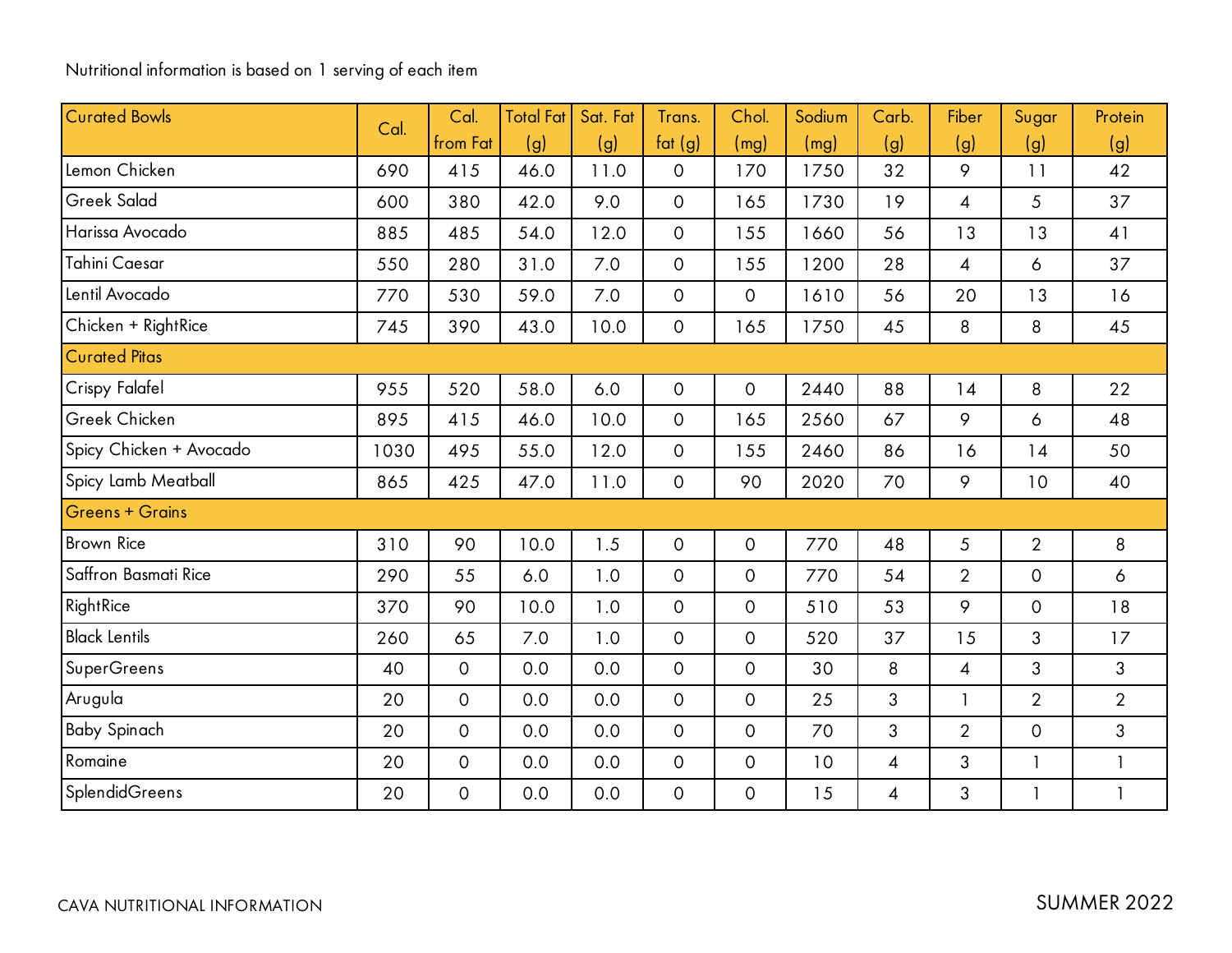| Pitas                       | Cal. | Cal.        | <b>Total Fat</b> | Sat. Fat     | Trans.              | Chol.               | Sodium | Carb.                    | Fiber          | Sugar          | Protein            |
|-----------------------------|------|-------------|------------------|--------------|---------------------|---------------------|--------|--------------------------|----------------|----------------|--------------------|
|                             |      | from Fat    | (g)              | (g)          | fat $(g)$           | (mg)                | (mg)   | (g)                      | (g)            | <u>(g)</u>     | (g)                |
| Pita                        | 320  | 45          | 6.0              | 1.0          | $\Omega$            | $\mathbf 0$         | 700    | 53                       | 6              | 3              | 13                 |
| Kid's Meal                  |      |             |                  |              |                     |                     |        |                          |                |                |                    |
| Kid's Pita Chips            | 140  | 35          | 4.0              | 0.5          | $\mathbf 0$         | $\mathbf 0$         | 315    | 20                       | $\overline{2}$ | $\mathbf{1}$   | $\mathfrak{S}$     |
| Kid's Saffron Basmati Rice  | 145  | 30          | 3.0              | 0.5          | $\overline{O}$      | $\mathsf{O}$        | 385    | 27                       |                | $\overline{O}$ | 3                  |
| Kid's Brown Rice            | 155  | 45          | 5.0              | 1.0          | $\mathbf 0$         | $\mathsf{O}$        | 385    | 24                       | 3              | $\mathbf{1}$   | $\overline{4}$     |
| Kid's Black Lentils         | 185  | 45          | 5.0              | 0.5          | $\overline{0}$      | $\mathsf{O}$        | 255    | 26                       | 5              | $\overline{0}$ | $\mathsf{\varphi}$ |
| Kid's Mini Pita             | 160  | 25          | 3.0              | 0.5          | $\mathbf 0$         | $\mathsf{O}$        | 350    | 27                       | 3              | $\overline{2}$ | $\overline{7}$     |
| <b>Carrot Sticks</b>        | 40   | $\mathbf 0$ | 0.0              | 0.0          | $\mathbf{O}$        | $\mathsf{O}$        | 70     | 10                       | $\mathfrak{S}$ | 5              | $\mathbf{1}$       |
| Kid's Chicken               | 125  | 65          | 7.0              | 1.5          | $\mathbf 0$         | 75                  | 335    | $\overline{2}$           |                | $\mathsf{O}$   | 14                 |
| Kid's Harissa Honey Chicken | 130  | 65          | 7.0              | 1.5          | $\mathbf 0$         | 65                  | 335    | $\overline{4}$           | $\mathbf{1}$   | $\overline{2}$ | 13                 |
| Kid's Falafel               | 175  | 115         | 13.0             | 0.5          | $\overline{0}$      | $\mathbf 0$         | 405    | 12                       | $\mathfrak{S}$ | $\overline{2}$ | $\mathfrak{S}$     |
| Kid's Grilled Meatballs     | 120  | 70          | 8.0              | 3.5          | $\mathbf 0$         | 35                  | 270    | $\mathbf{1}$             | $\mathbf 0$    | $\mathsf{O}$   | 13                 |
| Kid's Spicy Lamb Meatballs  | 150  | 100         | 11.0             | 4.0          | $\circ$             | 45                  | 340    | $\overline{2}$           | 1              | $\mathbf{1}$   | 12                 |
| Kid's Roasted Vegetables    | 50   | 25          | 3.0              | 0.5          | $\mathsf{O}$        | $\mathsf{O}$        | 300    | $\overline{7}$           | 3              | 3              | 2                  |
| Kid's Braised Lamb          | 105  | 55          | 6                | $\mathbf{3}$ | $\mathsf{O}\xspace$ | 33                  | 120    | $\mathbf{1}$             | $\mathbf{1}$   | $\mathsf{O}$   | 12                 |
| Dips + Spreads              |      |             |                  |              |                     |                     |        |                          |                |                |                    |
| Tzatziki                    | 35   | 20          | 2.5              | 1.5          | $\mathbf 0$         | 10                  | 60     |                          | $\mathsf{O}$   | $\mathbf{1}$   | $\overline{2}$     |
| Hummus                      | 45   | 20          | 2.5              | 0.0          | $\mathbf 0$         | $\mathsf{O}$        | 115    | $\overline{4}$           | $\mathbf{1}$   | $\mathbf 0$    | $\mathbf{I}$       |
| Roasted Eggplant            | 50   | 40          | 4.5              | 0.5          | $\mathsf{O}$        | $\mathsf{O}$        | 170    | $\overline{2}$           | $\mathbf{1}$   | $\mathsf{O}$   | $\mathsf{O}$       |
| Crazy Feta                  | 70   | 55          | 6.0              | 3.0          | $\mathsf{O}$        | 10                  | 220    | $\mathbf{1}$             | $\mathbf 0$    | $\mathsf{O}$   | $\mathbf{3}$       |
| Harissa                     | 70   | 55          | 6.0              | 1.0          | $\mathbf 0$         | $\circ$             | 250    | 5                        | $\mathbf{1}$   | $\overline{2}$ | $\mathbf{1}$       |
| Red Pepper Hummus           | 30   | 10          | 0.8              | 0.0          | $\mathbf 0$         | $\mathsf{O}\xspace$ | 150    | $\overline{\mathcal{A}}$ |                | $\mathbf{1}$   | $\mathbf{1}$       |

\*Side Dip order is equivalent to 3 servings of a dip.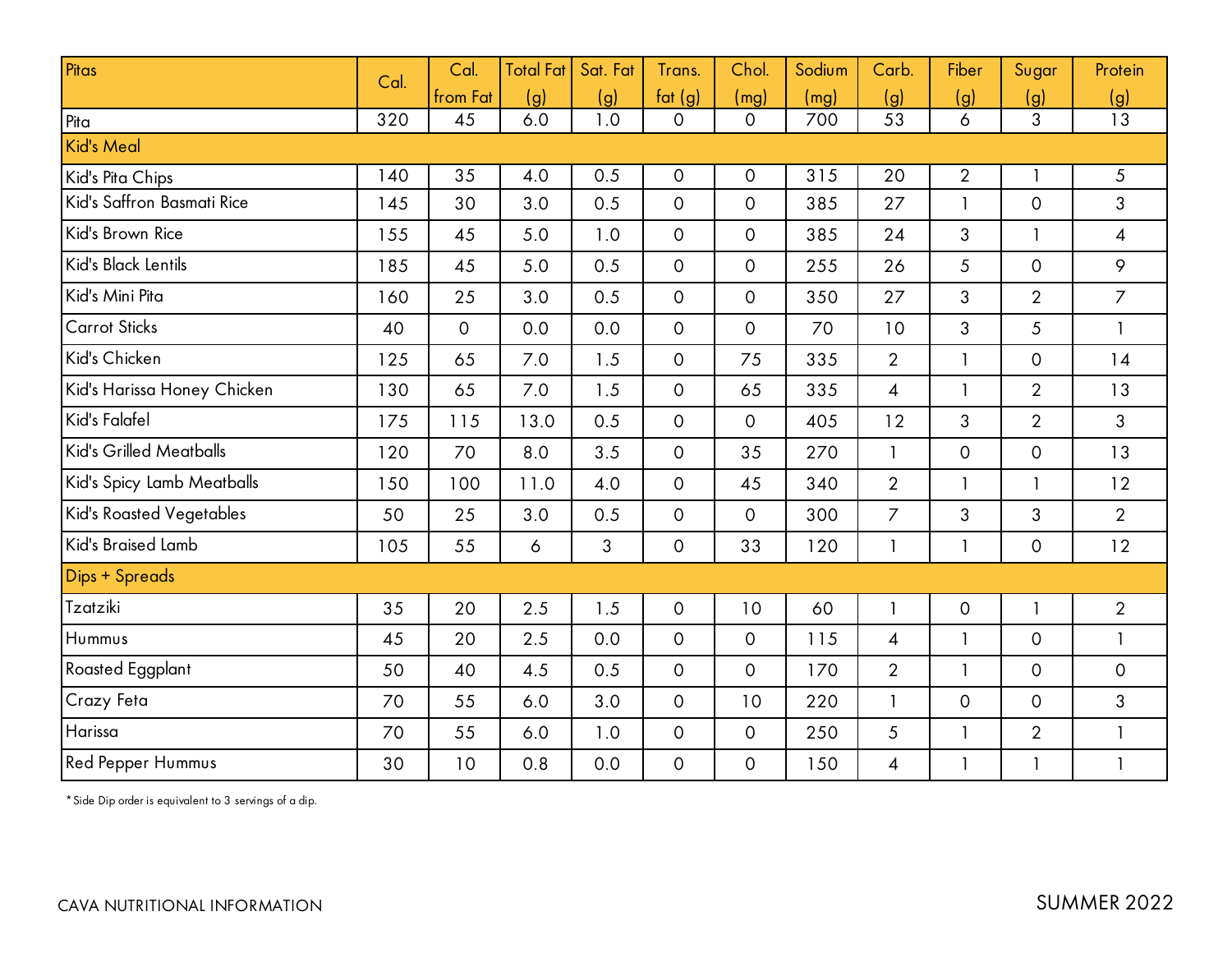| Proteins                  | Cal. | Cal.           | <b>Total Fat</b> | Sat. Fat | Trans.              | Chol.               | Sodium         | Carb.          | Fiber          | Sugar          | Protein        |
|---------------------------|------|----------------|------------------|----------|---------------------|---------------------|----------------|----------------|----------------|----------------|----------------|
|                           |      | from Fat       | (g)              | (g)      | fat $(g)$           | (mg)                | (mg)           | (g)            | (g)            | (g)            | (g)            |
| <b>Braised Lamb</b>       | 210  | 110            | 12.0             | 6.0      | $\mathbf 0$         | 65                  | 240            | $\overline{2}$ | 1              | $\mathbf 0$    | 24             |
| Grilled Chicken           | 250  | 120            | 13.0             | 3.0      | $\mathsf{O}$        | 150                 | 670            | 3              | $\mathbf{1}$   | $\mathbf 0$    | 28             |
| Falafel                   | 350  | 235            | 26.0             | 1.5      | $\mathbf 0$         | $\mathsf{O}\xspace$ | 810            | 24             | 5              | 3              | 6              |
| <b>Grilled Meatballs</b>  | 240  | 145            | 16.0             | 7.0      | $\mathsf{O}\xspace$ | 75                  | 540            |                | $\mathsf{O}$   | $\mathbf 0$    | 25             |
| Harissa Honey Chicken     | 260  | 125            | 14.0             | 3.0      | $\mathbf 0$         | 135                 | 670            | $\overline{7}$ | $\overline{2}$ | 3              | 26             |
| <b>Roasted Vegetables</b> | 100  | 40             | 4.5              | 0.5      | $\overline{0}$      | $\mathbf 0$         | 600            | 14             | 5              | 5              | 3              |
| Spicy Lamb Meatballs      | 300  | 200            | 22.0             | 8.0      | 0                   | 90                  | 680            | 3              | $\mathbf{1}$   | 1              | 24             |
| <b>Toppings</b>           |      |                |                  |          |                     |                     |                |                |                |                |                |
| Shredded Romaine          | 5    | $\overline{O}$ | 0.0              | 0.0      | $\mathsf{O}$        | $\mathbf 0$         | $\mathsf{O}$   | $\mathbf{1}$   | $\mathsf{O}$   | $\mathbf 0$    | $\mathsf O$    |
| Pita Crisps               | 90   | 40             | 4.5              | 0.5      | $\mathbf 0$         | $\circ$             | 35             | 10             | $\mathbf{1}$   | $\mathbf{1}$   | $\mathbf{1}$   |
| Cabbage Slaw              | 35   | 30             | 3.0              | 0.0      | $\mathbf 0$         | $\mathbf 0$         | 125            | $\overline{2}$ | $\mathbf{1}$   | $\mathbf{1}$   | $\mathsf{O}$   |
| Tomato + Onion            | 20   | 20             | 2.0              | 0.0      | $\mathbf 0$         | $\mathsf{O}\xspace$ | 125            | $\overline{2}$ | $\overline{O}$ | 1              | $\mathsf{O}$   |
| Persian Cucumber          | 15   | 10             | 1.0              | 0.0      | $\mathbf 0$         | $\mathsf{O}\xspace$ | 110            | $\mathbf{1}$   | $\mathsf{O}$   | $\mathbf{1}$   | $\mathsf{O}$   |
| Tomato + Cucumber         | 10   | $\overline{O}$ | 0.0              | 0.0      | $\mathbf 0$         | $\mathbf 0$         | $\mathsf{O}$   | $\overline{2}$ | $\overline{O}$ | $\mathbf{1}$   | $\mathsf{O}$   |
| <b>Kalamata Olives</b>    | 50   | 40             | 4.5              | 0.0      | $\mathsf{O}\xspace$ | $\mathsf{O}\xspace$ | 260            | $\overline{2}$ | $\mathsf{O}$   | $\mathbf 0$    | $\overline{O}$ |
| Lentil Tabbouleh          | 60   | 20             | 2.5              | 0.0      | $\mathsf{O}\xspace$ | $\mathsf{O}\xspace$ | 140            | $\overline{7}$ | $\mathfrak{S}$ | $\mathbf{1}$   | 3              |
| Pickled Onions            | 20   | $\overline{O}$ | 0.0              | 0.0      | $\overline{0}$      | $\mathbf 0$         | $\overline{0}$ | 5              | $\overline{O}$ | $\overline{4}$ | $\overline{0}$ |
| Salt-Brined Pickles       | 5    | $\mathsf{O}$   | 0.0              | 0.0      | $\mathbf 0$         | $\mathsf{O}\xspace$ | 280            | $\mathsf{O}$   | $\overline{O}$ | $\mathbf 0$    | $\mathsf{O}$   |
| Crumbled Feta             | 35   | 20             | 2.5              | 2.3      | $\mathbf 0$         | 10                  | 125            | $\mathsf{O}$   | $\mathsf{O}$   | 1              | 3              |
| Fire-Roasted Corn         | 45   | 30             | 3.0              | 0.0      | $\mathbf 0$         | $\mathbf 0$         | 105            | 5              | $\mathbf{1}$   | $\overline{2}$ | $\mathbf{1}$   |
| Avocado                   | 160  | 135            | 15.0             | 2.0      | $\mathbf 0$         | $\mathsf{O}\xspace$ | 10             | 9              | $\overline{7}$ | 1              | $\overline{2}$ |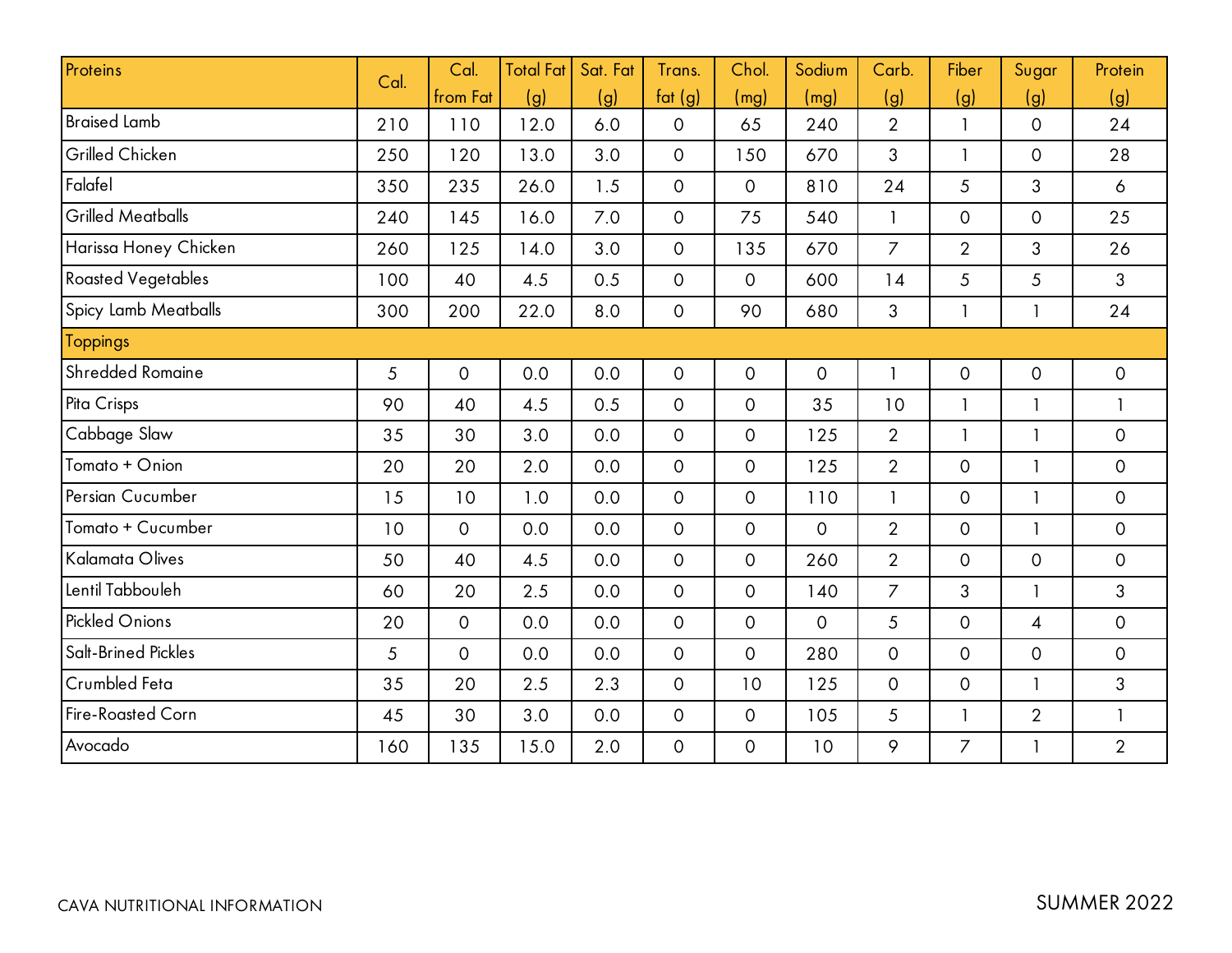| Dressings                                          | Cal.                | Cal.           | <b>Total Fat</b> | Sat. Fat | Trans.              | Chol.               | Sodium         | Carb.          | Fiber                    | Sugar          | Protein             |
|----------------------------------------------------|---------------------|----------------|------------------|----------|---------------------|---------------------|----------------|----------------|--------------------------|----------------|---------------------|
|                                                    |                     | from Fat       | (g)              | (g)      | $f$ at (g)          | (mg)                | (mg)           | (g)            | (g)                      | (g)            | (g)                 |
| Preserved Lemon Vinaigrette                        | 130                 | 125            | 14.0             | 2.0      | $\mathbf{O}$        | $\mathbf 0$         | 60             | $\mathbf{1}$   | $\overline{O}$           | $\overline{O}$ | $\mathsf{O}$        |
| Yogurt Dill                                        | 30                  | 20             | 2.0              | 1.0      | $\mathsf{O}\xspace$ | 5                   | 190            | $\mathbf{1}$   | $\mathsf{O}$             | $\overline{O}$ | $\overline{2}$      |
| Lemon-Herb Tahini                                  | 70                  | 55             | 6.0              | 1.0      | $\mathsf{O}$        | $\mathsf{O}\xspace$ | 140            | $\overline{4}$ | $\overline{2}$           | $\overline{O}$ | $\overline{2}$      |
| Tahini Caesar                                      | 90                  | 70             | 8.0              | 1.0      | $\mathbf{O}$        | $\mathsf{O}\xspace$ | 250            | 3              | $\overline{1}$           | $\overline{O}$ | $\overline{2}$      |
| <b>Greek Vinaigrette</b>                           | 130                 | 125            | 14.0             | 2.0      | $\mathbf{O}$        | $\mathsf{O}\xspace$ | 230            | $\mathbf{1}$   | $\mathsf{O}$             | $\overline{O}$ | $\mathsf{O}$        |
| Skhug                                              | 80                  | 80             | 9.0              | 1.0      | $\mathbf{O}$        | $\mathsf{O}\xspace$ | 150            | $\mathbf{1}$   | $\mathsf{O}$             | $\overline{O}$ | $\mathsf{O}$        |
| Hot Harissa Vinaigrette                            | 70                  | 65             | 7.0              | 1.0      | $\mathsf{O}$        | $\mathbf 0$         | 240            | $\overline{2}$ | $\overline{O}$           | $\mathbf{1}$   | $\mathsf{O}$        |
| Garlic Dressing                                    | 180                 | 180            | 20.0             | 2.0      | $\mathsf{O}\xspace$ | $\mathsf O$         | 90             | $\mathsf{O}$   | $\mathsf{O}$             | $\overline{O}$ | $\mathsf{O}\xspace$ |
| <b>Sides</b>                                       |                     |                |                  |          |                     |                     |                |                |                          |                |                     |
| Side Pita                                          | 80                  | 20             | 2.0              | 0.0      | $\mathbf 0$         | $\mathsf{O}\xspace$ | 190            | 13             | $\overline{2}$           | $\mathbf{1}$   | 3                   |
| Pita Chips                                         | 280                 | 70             | 8.0              | 1.0      | $\mathsf{O}\xspace$ | $\mathsf{O}\xspace$ | 630            | 40             | 5                        | $\overline{2}$ | 10                  |
| Greyston Blondie                                   | 140                 | 55             | 6.0              | 3.5      | $\mathbf 0$         | 30                  | 40             | 22             | $\mathsf{O}$             | 17             | $\overline{2}$      |
| Greyston Brownie                                   | 160                 | 80             | 9.0              | 6.0      | $\mathbf 0$         | 40                  | 65             | 18             | $\mathbf{1}$             | 14             | $\overline{2}$      |
| Whisked! Apricot Honey                             | 270                 | 100            | 11.0             | 7.0      | $\mathsf{O}$        | 45                  | 190            | 42             | $\overline{\phantom{a}}$ | 24             | 3                   |
| Whisked! Salted Dark Chocolate Oat<br>Cookie (DMV) | 290                 | 135            | 15.0             | 9.0      | $\mathbf 0$         | 40                  | 160            | 37             | 3                        | 21             | 4                   |
| <b>Drinks</b>                                      |                     |                |                  |          |                     |                     |                |                |                          |                |                     |
| Classic Lemonade - Regular (16 oz)                 | 180                 | 0              | 0.0              | 0.0      | $\mathbf 0$         | $\mathbf 0$         | $\mathbf 0$    | 46             | $\mathsf{O}$             | 44             | $\mathsf{O}$        |
| Classic Lemonade - Large (24 oz)                   | 260                 | $\mathsf{O}$   | 0.0              | 0.0      | $\mathbf 0$         | $\mathsf{O}\xspace$ | 0              | 69             | $\mathsf{O}$             | 66             | $\mathsf{O}\xspace$ |
| Classic Lemonade (CA) - Regular (16                | 130                 | $\overline{O}$ | 0.0              | 0.0      | $\mathbf 0$         | $\mathbf 0$         | $\overline{0}$ | 35             | $\mathsf{O}$             | 33             | $\mathsf{O}$        |
| Classic Lemonade (CA) - Large (24 oz)              | 200                 | $\overline{O}$ | 0.0              | 0.0      | $\overline{0}$      | $\mathbf 0$         | $\overline{O}$ | 53             | $\overline{O}$           | 50             | $\overline{O}$      |
| Sweet Tea - Regular (16 oz)                        | 100                 | $\mathsf{O}$   | 0.0              | 0.0      | $\mathbf 0$         | $\mathbf 0$         | 15             | 27             | $\overline{O}$           | 26             | $\mathsf{O}$        |
| Sweet Tea - Large (24 oz)                          | 150                 | $\mathsf{O}$   | 0.0              | 0.0      | $\mathsf{O}$        | $\mathbf 0$         | 15             | 37             | $\overline{O}$           | 37             | $\mathsf{O}$        |
| Jasmine Tea - Regular (16 oz)                      | $\mathsf{O}\xspace$ | 0              | 0.0              | 0.0      | $\mathsf{O}$        | $\mathbf 0$         | 0              | $\mathsf{O}$   | 0                        | $\mathbf 0$    | $\mathsf{O}\xspace$ |
| Jasmine Tea - Large (24 oz)                        | $\mathsf{O}\xspace$ | $\overline{O}$ | 0.0              | 0.0      | $\mathbf 0$         | $\mathsf{O}\xspace$ | $\mathbf 0$    | $\overline{0}$ | $\mathbf 0$              | $\mathbf 0$    | $\mathsf{O}\xspace$ |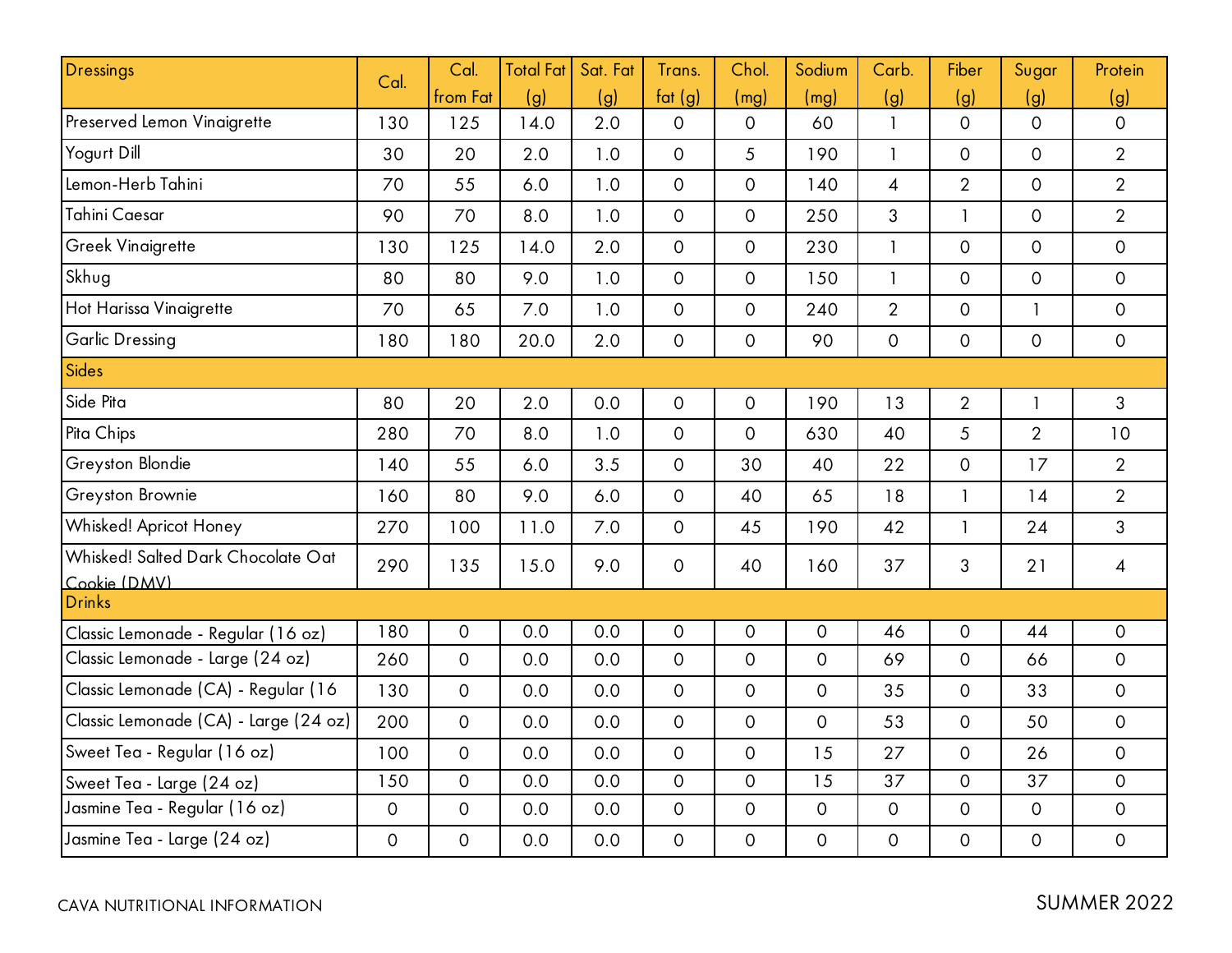| <b>Drinks</b>                                 | Cal.           | Cal.           | <b>Total Fat</b> | Sat. Fat     | Trans.         | Chol.          | Sodium         | Carb.          | Fiber          | Sugar          | Protein        |
|-----------------------------------------------|----------------|----------------|------------------|--------------|----------------|----------------|----------------|----------------|----------------|----------------|----------------|
|                                               |                | from Fat       | (g)              | (g)          | fct(g)         | (mg)           | (mg)           | (g)            | (g)            | (g)            | (g)            |
| Unsweetened Black Tea - Regular (16           | $\mathbf 0$    | $\overline{O}$ | 0.0              | 0.0          | $\mathbf{O}$   | $\mathbf 0$    | $\mathbf{O}$   | $\Omega$       | $\Omega$       | $\Omega$       | $\overline{O}$ |
| Unsweetened Black Tea - Large (24             | $\overline{O}$ | $\Omega$       | 0.0              | 0.0          | $\overline{O}$ | $\overline{0}$ | $\Omega$       | $\Omega$       | $\mathsf{O}$   | $\Omega$       | $\overline{O}$ |
| Strawberry Citrus - Regular (16 oz)           | 100            | $\overline{O}$ | $\overline{O}$   | $\mathbf{O}$ | $\mathbf{O}$   | $\mathbf 0$    | 10             | 25             | 1              | 23             | $\overline{0}$ |
| Strawberry Citrus - Large (24 oz)             | 150            | $\overline{O}$ | $\overline{O}$   | $\mathbf{O}$ | $\mathsf{O}$   | $\mathbf 0$    | 15             | 38             | $\overline{2}$ | 35             | $\overline{0}$ |
| Cucumber Mint Lime - Regular (16 oz)          | 110            | $\overline{O}$ | 0.0              | 0.0          | $\Omega$       | $\overline{0}$ | $\overline{O}$ | 29             | $\Omega$       | 27             | $\overline{O}$ |
| Cucumber Mint Lime - Large (24 oz)            | 170            | $\overline{O}$ | 0.0              | 0.0          | $\mathbf{O}$   | $\overline{0}$ | $\overline{O}$ | 43             | $\Omega$       | 40             | $\overline{O}$ |
| Blueberry Lavender - Regular (16 oz)          | 90             | $\overline{O}$ | 0.0              | 0.0          | $\overline{O}$ | $\mathbf 0$    | 5              | 22             | $\overline{O}$ | 21             | $\overline{0}$ |
| Blueberry Lavender - Large (24 oz)            | 130            | $\overline{O}$ | 0.0              | 0.0          | 0              | $\mathbf 0$    | 10             | 34             | $\overline{O}$ | 31             | $\overline{0}$ |
| Maine Root Soda (Fountain) - Regular          | 110            | $\overline{O}$ | 0.0              | 0.0          | $\overline{O}$ | $\mathbf 0$    | 25             | 30             | $\overline{O}$ | 30             | $\overline{O}$ |
| Maine Root Soda (Fountain) - Large<br>(24 oz) | 160            | $\overline{O}$ | 0.0              | 0.0          | $\overline{O}$ | $\overline{0}$ | 36             | 46             | $\Omega$       | 46             | $\mathsf{O}$   |
| Maine Root Soda (Bottled)                     | 165            | $\overline{O}$ | 0.0              | 0.0          | $\mathsf{O}$   | $\overline{O}$ | 35             | 40             | $\overline{O}$ | 40             | $\overline{O}$ |
| Spindrift Grapefruit                          | 17             | $\overline{O}$ | 0.0              | 0.0          | $\mathbf{O}$   | $\mathbf 0$    | $\overline{O}$ | 4              | $\mathbf{O}$   | 3              | $\overline{O}$ |
| Spindrift Cucumber                            | $\overline{2}$ | $\overline{O}$ | 0.0              | 0.0          | $\mathbf{O}$   | $\mathsf{O}$   | $\mathsf{O}$   | $\mathsf{O}$   | $\overline{O}$ | $\mathsf{O}$   | $\mathsf{O}$   |
| Spindrift Lemon                               | 3              | $\mathbf 0$    | 0.0              | 0.0          | $\mathbf{O}$   | $\mathbf 0$    | $\overline{O}$ | $\mathsf{O}$   | $\mathsf{O}$   | $\mathbf{O}$   | $\overline{0}$ |
| Spindrift Raspberry Lime                      | 9              | $\Omega$       | 0.0              | 0.0          | $\overline{O}$ | $\overline{0}$ | $\overline{O}$ | $\overline{2}$ | $\Omega$       | $\mathbf{1}$   | $\overline{O}$ |
| Spindrift Blackberry                          | 13             | $\Omega$       | 0.0              | 0.0          | $\mathbf{O}$   | $\overline{0}$ | $\Omega$       | 3              | $\Omega$       | $\overline{2}$ | $\overline{O}$ |
| Horizon 1% Milk                               | 110            | 20             | 2.5              | 1.5          | $\mathbf{O}$   | 15             | 125            | 12             | $\mathbf{O}$   | 12             | 8              |
| Horizon Chocolate Milk                        | 150            | 30             | 3.0              | 2.0          | $\mathbf{O}$   | 15             | 220            | 24             | $\mathbf{1}$   | 22             | 9              |
| Honest Apple Juice                            | 35             | $\mathsf{O}$   | 0.0              | 0.0          | 0              | $\mathbf 0$    | 15             | 9              | $\mathbf{O}$   | 8              | $\mathsf{O}$   |

\*All self serve and fountain beverage nutritional information is calculated to include ice. All kid's sizes of self serve drinks are 16 oz.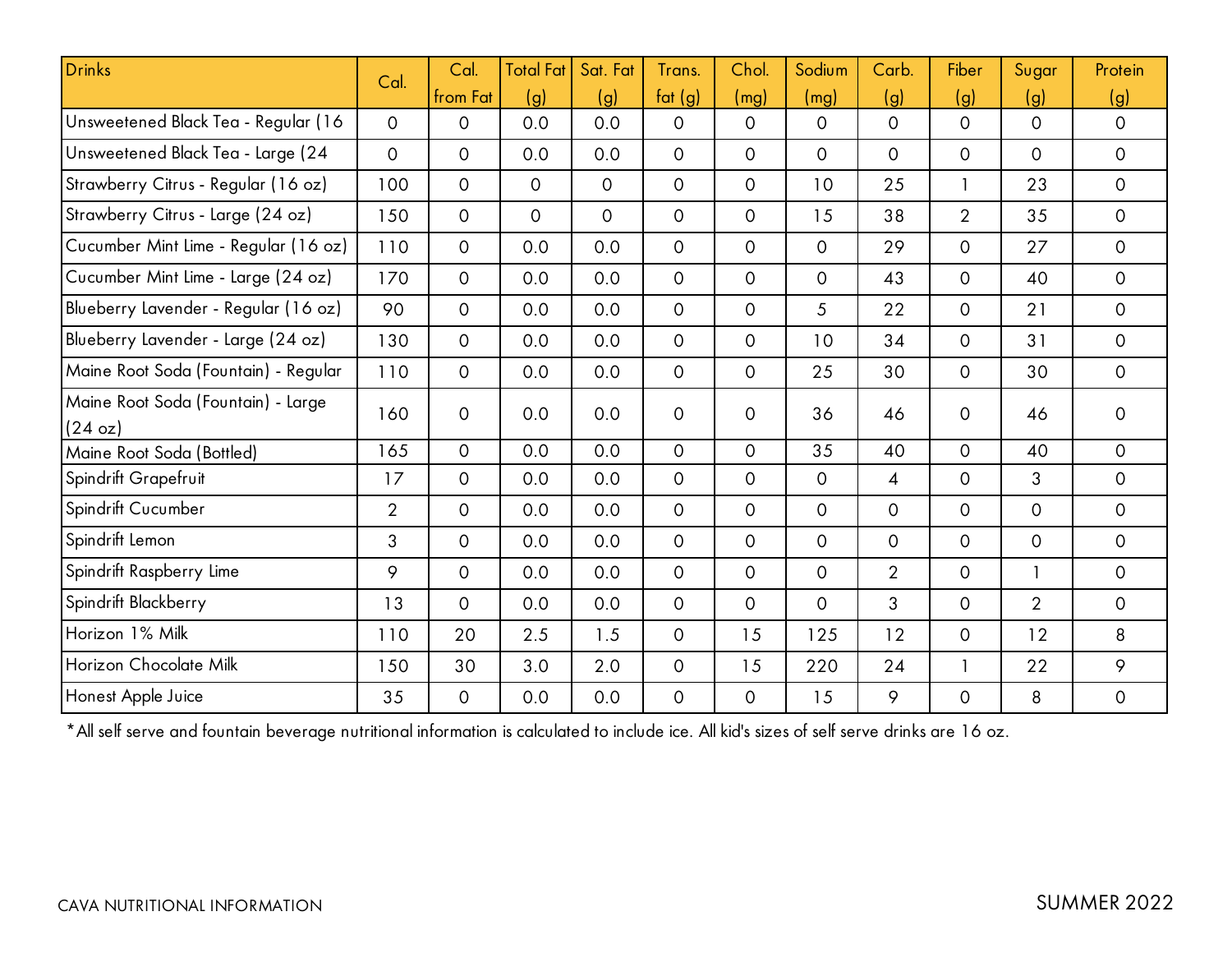### ALLERGEN DETAIL MENU + INGREDIENTS

#### X = Contains Allergen

| <b>Curated Bowls</b>    | Wheat       | Milk         | Soy          | <b>Eggs</b> | <b>Tree</b><br><b>Nuts</b> | Sesame                    | Peanuts | Fish | Shellfish | Vegan        | Vegetarian         |
|-------------------------|-------------|--------------|--------------|-------------|----------------------------|---------------------------|---------|------|-----------|--------------|--------------------|
| Lemon Chicken           |             | Χ            |              |             |                            | $\boldsymbol{X}$          |         |      |           |              |                    |
| Greek Salad             |             | $\sf X$      |              |             |                            | $\mathsf{X}$              |         |      |           |              |                    |
| Harissa Avocado         |             | $\sf X$      |              |             |                            | $\boldsymbol{X}$          |         |      |           |              |                    |
| Tahini Caesar           | $\sf X$     | $\sf X$      | $\mathsf X$  |             |                            | $\boldsymbol{\mathsf{X}}$ |         |      |           |              |                    |
| Lentil Avocado          | $\mathsf X$ |              | Χ            |             |                            | $\mathsf X$               |         |      |           | $\mathsf X$  | $\mathsf{X}$       |
| Chicken + RightRice     |             | $\mathsf{X}$ |              |             |                            | $\boldsymbol{X}$          |         |      |           |              |                    |
| <b>Curated Pitas</b>    |             |              |              |             |                            |                           |         |      |           |              |                    |
| Crispy Falafel          | $\mathsf X$ |              | $\mathsf X$  |             |                            | $\mathsf X$               |         |      |           | Χ            | $\pmb{\mathsf{X}}$ |
| Greek Chicken           | $\sf X$     | $\mathsf{X}$ | $\mathsf{X}$ |             |                            | $\mathsf{X}$              |         |      |           |              |                    |
| Spicy Chicken + Avocado | $\mathsf X$ | $\sf X$      | $\mathsf X$  |             |                            | $\sf X$                   |         |      |           |              |                    |
| Spicy Lamb Meatball     | $\mathsf X$ |              | $\mathsf{X}$ |             |                            | $\mathsf X$               |         |      |           |              |                    |
| <b>Greens + Grains</b>  |             |              |              |             |                            |                           |         |      |           |              |                    |
| <b>Brown Rice</b>       |             |              |              |             |                            |                           |         |      |           | $\mathsf X$  | X                  |
| Saffron Basmati Rice    |             |              |              |             |                            |                           |         |      |           | $\mathsf{X}$ | $\sf X$            |
| RightRice               |             |              |              |             |                            |                           |         |      |           | Χ            | $\mathsf{X}$       |
| <b>Black Lentils</b>    |             |              |              |             |                            |                           |         |      |           | $\mathsf{X}$ | X                  |
| SuperGreens             |             |              |              |             |                            |                           |         |      |           | $\mathsf X$  | $\mathsf{X}$       |
| Arugula                 |             |              |              |             |                            |                           |         |      |           | $\sf X$      | X                  |
| <b>Baby Spinach</b>     |             |              |              |             |                            |                           |         |      |           | X            | $\mathsf{X}$       |
| Romaine                 |             |              |              |             |                            |                           |         |      |           | $\sf X$      | Χ                  |
| SplendidGreens          |             |              |              |             |                            |                           |         |      |           | $\mathsf X$  | $\pmb{\mathsf{X}}$ |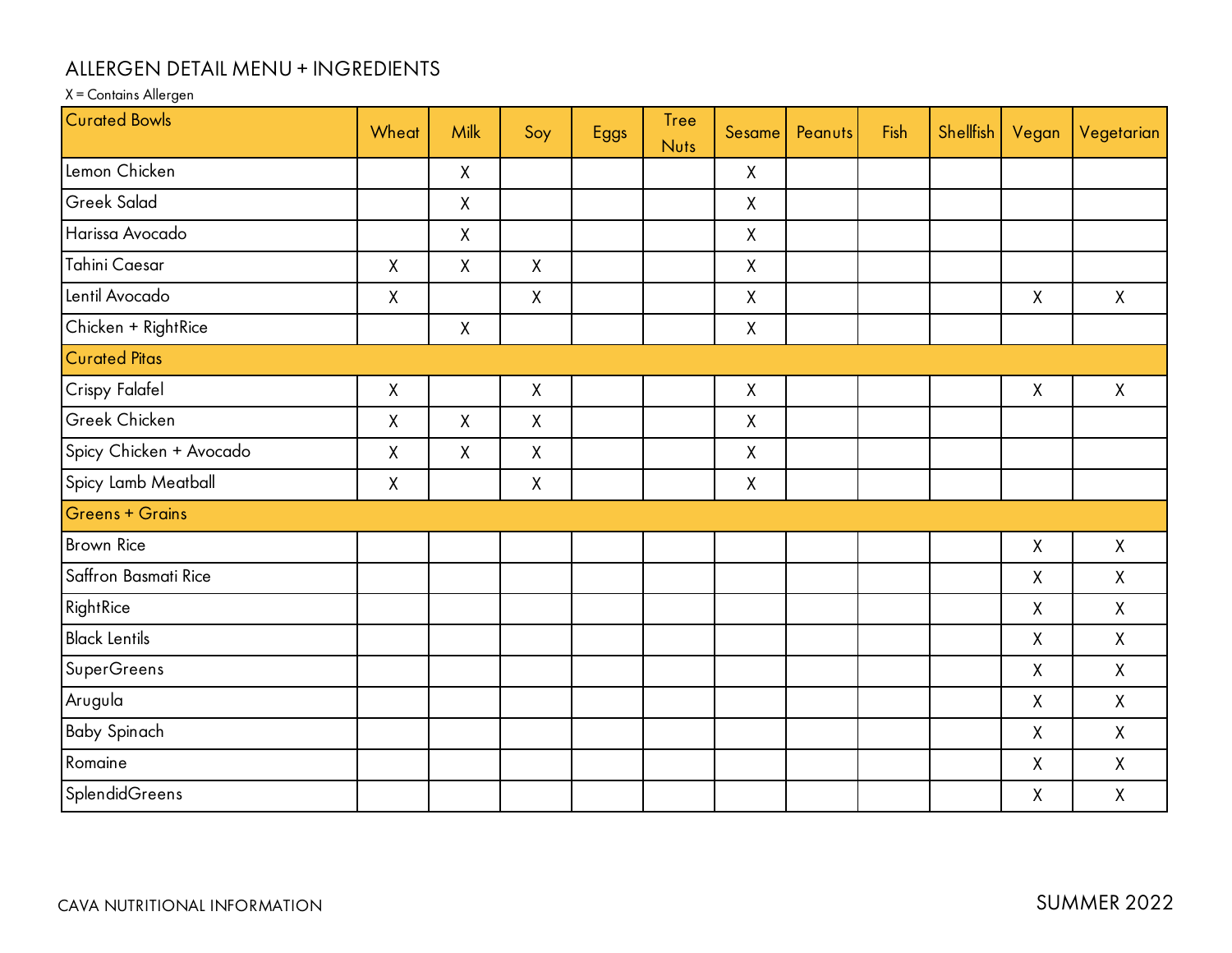| Pitas                       | Wheat              | Milk        | Soy          | Eggs | <b>Tree</b><br><b>Nuts</b> | Sesame       | Peanuts | Fish | Shellfish | Vegan        | Vegetarian         |
|-----------------------------|--------------------|-------------|--------------|------|----------------------------|--------------|---------|------|-----------|--------------|--------------------|
| Pita                        | $\pmb{\mathsf{X}}$ |             | $\mathsf{X}$ |      |                            | $\sf X$      |         |      |           | $\mathsf{X}$ | $\sf X$            |
| Kid's Meal                  |                    |             |              |      |                            |              |         |      |           |              |                    |
| Kid's Pita Chips            | Χ                  |             | $\mathsf{X}$ |      |                            | $\mathsf{X}$ |         |      |           | $\mathsf{X}$ | $\mathsf X$        |
| Kid's Saffron Basmati Rice  |                    |             |              |      |                            |              |         |      |           | $\sf X$      | Χ                  |
| Kid's Brown Rice            |                    |             |              |      |                            |              |         |      |           | $\mathsf{X}$ | Χ                  |
| Kid's Black Lentils         |                    |             |              |      |                            |              |         |      |           | $\mathsf{X}$ | $\mathsf X$        |
| Kid's Mini Pita             | $\pmb{\mathsf{X}}$ |             | $\mathsf X$  |      |                            | $\mathsf X$  |         |      |           | $\mathsf{X}$ | $\sf X$            |
| <b>Carrot Sticks</b>        |                    |             |              |      |                            |              |         |      |           | $\mathsf{X}$ | $\sf X$            |
| Kid's Chicken               |                    |             |              |      |                            |              |         |      |           |              |                    |
| Kid's Harissa Honey Chicken |                    |             |              |      |                            |              |         |      |           |              |                    |
| Kid's Falafel               | $\mathsf X$        |             | $\mathsf{X}$ |      |                            |              |         |      |           | $\mathsf{X}$ | $\mathsf X$        |
| Kid's Grilled Meatballs     |                    |             |              |      |                            |              |         |      |           |              |                    |
| Kid's Spicy Lamb Meatballs  |                    |             |              |      |                            |              |         |      |           |              |                    |
| Kid's Roasted Vegetables    |                    |             |              |      |                            |              |         |      |           | $\sf X$      | $\sf X$            |
| Kid's Braised Lamb          |                    |             |              |      |                            |              |         |      |           |              |                    |
| Dips + Spreads              |                    |             |              |      |                            |              |         |      |           |              |                    |
| Tzatziki                    |                    | $\mathsf X$ |              |      |                            |              |         |      |           |              | $\mathsf X$        |
| Hummus                      |                    |             |              |      |                            | $\mathsf X$  |         |      |           | $\mathsf X$  | $\sf X$            |
| Roasted Eggplant            |                    |             |              |      |                            |              |         |      |           | $\mathsf{X}$ | $\mathsf X$        |
| Crazy Feta                  |                    | $\sf X$     |              |      |                            |              |         |      |           |              | $\mathsf{X}$       |
| Harissa                     |                    |             |              |      |                            |              |         |      |           | $\mathsf X$  | $\mathsf X$        |
| Red Pepper Hummus           |                    |             |              |      |                            | $\mathsf X$  |         |      |           | $\sf X$      | $\pmb{\mathsf{X}}$ |

\*Side Dip order is equivalent to 3 servings of a dip.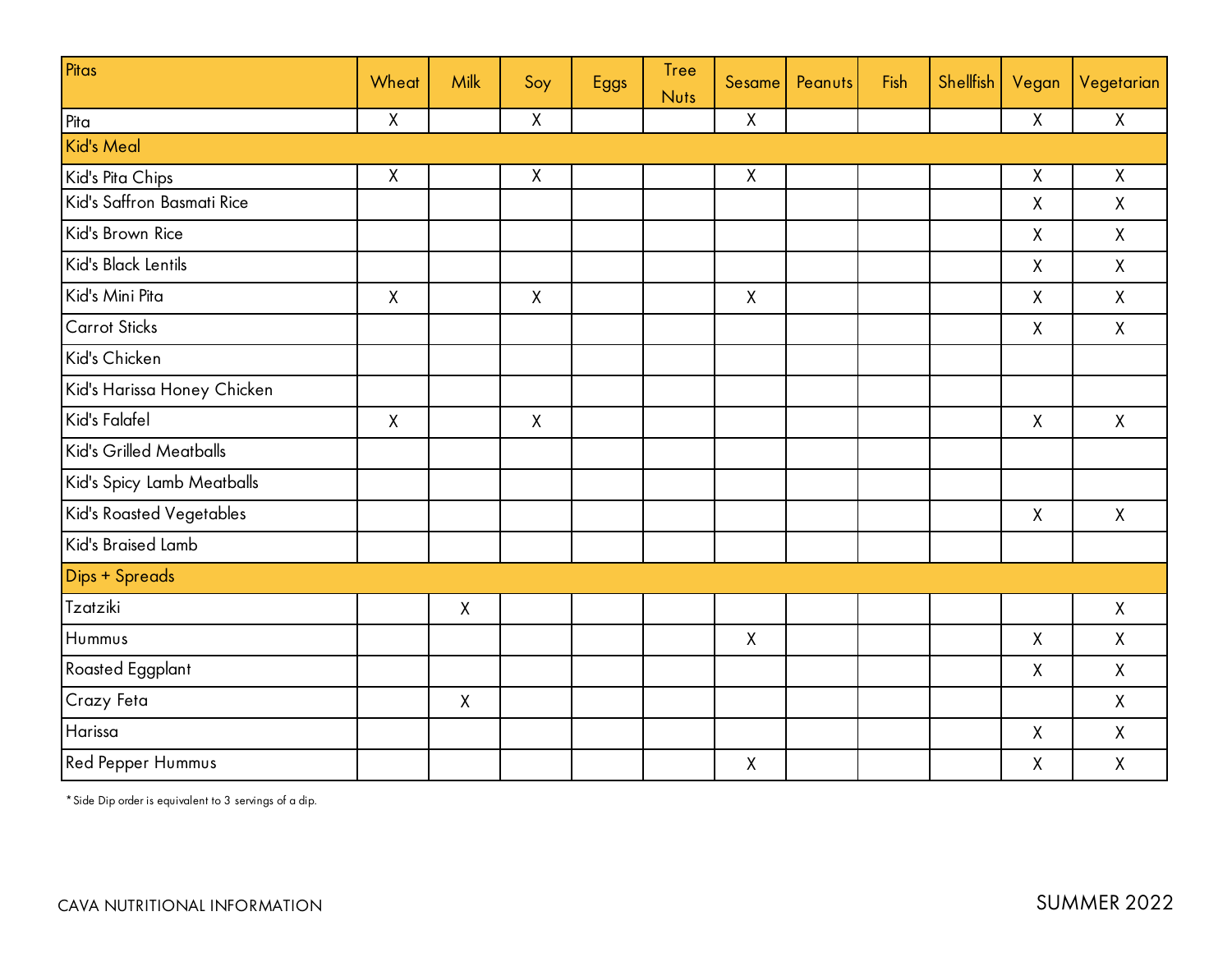| Proteins                  | Wheat        | Milk                      | Soy     | Eggs | <b>Tree</b><br><b>Nuts</b> | Sesame | Peanuts | Fish | Shellfish | Vegan        | Vegetarian         |
|---------------------------|--------------|---------------------------|---------|------|----------------------------|--------|---------|------|-----------|--------------|--------------------|
| <b>Braised Lamb</b>       |              |                           |         |      |                            |        |         |      |           |              |                    |
| Grilled Chicken           |              |                           |         |      |                            |        |         |      |           |              |                    |
| Falafel                   | $\mathsf X$  |                           | $\sf X$ |      |                            |        |         |      |           | $\mathsf X$  | $\mathsf{X}$       |
| <b>Grilled Meatballs</b>  |              |                           |         |      |                            |        |         |      |           |              |                    |
| Harissa Honey Chicken     |              |                           |         |      |                            |        |         |      |           |              |                    |
| <b>Roasted Vegetables</b> |              |                           |         |      |                            |        |         |      |           | $\mathsf{X}$ | $\mathsf{X}$       |
| Spicy Lamb Meatballs      |              |                           |         |      |                            |        |         |      |           |              |                    |
| Toppings                  |              |                           |         |      |                            |        |         |      |           |              |                    |
| Shredded Romaine          |              |                           |         |      |                            |        |         |      |           | $\mathsf{X}$ | $\mathsf{X}$       |
| Pita Crisps               | $\mathsf{X}$ |                           | χ       |      |                            |        |         |      |           | $\sf X$      | $\sf X$            |
| Cabbage Slaw              |              |                           |         |      |                            |        |         |      |           | $\sf X$      | $\mathsf X$        |
| Tomato + Onion            |              |                           |         |      |                            |        |         |      |           | $\mathsf X$  | $\mathsf{X}$       |
| Persian Cucumber          |              |                           |         |      |                            |        |         |      |           | $\sf X$      | $\mathsf X$        |
| Tomato + Cucumber         |              |                           |         |      |                            |        |         |      |           | $\mathsf X$  | $\mathsf X$        |
| Kalamata Olives           |              |                           |         |      |                            |        |         |      |           | $\mathsf{X}$ | $\sf X$            |
| Lentil Tabbouleh          |              |                           |         |      |                            |        |         |      |           | $\sf X$      | $\pmb{\mathsf{X}}$ |
| Pickled Onions            |              |                           |         |      |                            |        |         |      |           | $\sf X$      | $\pmb{\mathsf{X}}$ |
| Salt-Brined Pickles       |              |                           |         |      |                            |        |         |      |           | $\mathsf{X}$ | $\sf X$            |
| Crumbled Feta             |              | $\boldsymbol{\mathsf{X}}$ |         |      |                            |        |         |      |           |              | $\sf X$            |
| Fire-Roasted Corn         |              |                           |         |      |                            |        |         |      |           | $\mathsf X$  | $\pmb{\mathsf{X}}$ |
| Avocado                   |              |                           |         |      |                            |        |         |      |           | $\mathsf X$  | $\mathsf X$        |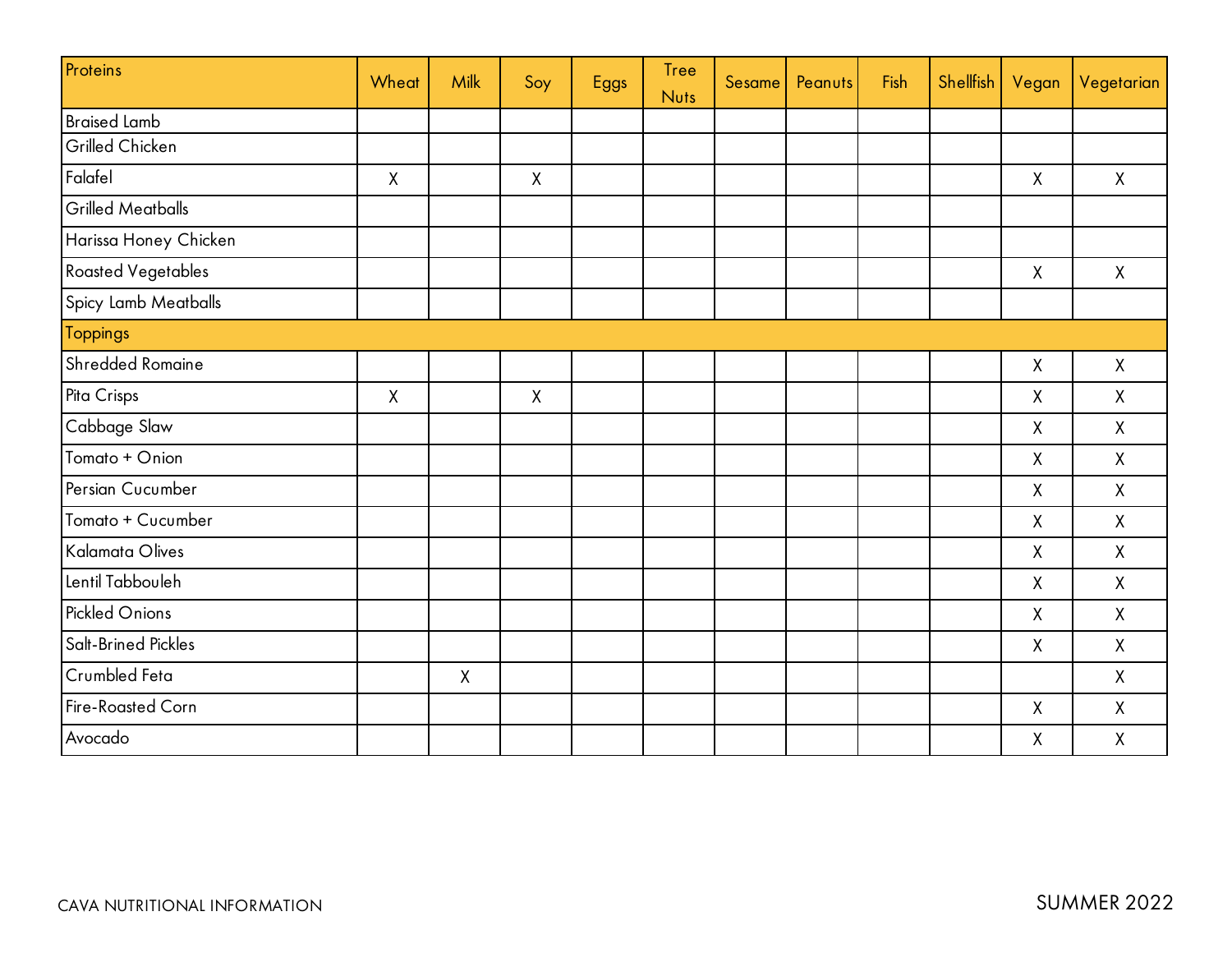| Dressings                             | Wheat       | Milk                      | Soy | <b>Eggs</b>  | <b>Tree</b><br><b>Nuts</b> | Sesame       | Peanuts | Fish | <b>Shellfish</b> | Vegan        | Vegetarian   |
|---------------------------------------|-------------|---------------------------|-----|--------------|----------------------------|--------------|---------|------|------------------|--------------|--------------|
| Preserved Lemon Vinaigrette           |             |                           |     |              |                            |              |         |      |                  | $\mathsf{X}$ | $\mathsf{X}$ |
| Yogurt Dill                           |             | $\mathsf{X}$              |     |              |                            |              |         |      |                  |              | $\sf X$      |
| Lemon-Herb Tahini                     |             |                           |     |              |                            | $\mathsf{X}$ |         |      |                  | χ            | $\sf X$      |
| <b>Tahini Caesar</b>                  |             |                           |     |              |                            | $\mathsf{X}$ |         |      |                  | $\mathsf{X}$ | $\mathsf{X}$ |
| <b>Greek Vinaigrette</b>              |             |                           |     |              |                            |              |         |      |                  | Χ            | $\mathsf{X}$ |
| Skhug                                 |             |                           |     |              |                            |              |         |      |                  | X            | $\mathsf{X}$ |
| Hot Harissa Vinaigrette               |             |                           |     |              |                            |              |         |      |                  | X            | $\sf X$      |
| <b>Garlic Dressing</b>                |             |                           |     |              |                            |              |         |      |                  | X            | $\mathsf X$  |
| Sides                                 |             |                           |     |              |                            |              |         |      |                  |              |              |
| Side Pita                             | χ           |                           | χ   |              |                            | $\mathsf{X}$ |         |      |                  | χ            | $\sf X$      |
| Pita Chips                            | χ           |                           | Χ   |              |                            | X            |         |      |                  | X            | $\mathsf{X}$ |
| Greyston Blondie                      | χ           | $\boldsymbol{\mathsf{X}}$ | Χ   | $\mathsf{X}$ |                            |              |         |      |                  |              | $\sf X$      |
| Greyston Brownie                      | $\mathsf X$ | $\sf X$                   |     | X            |                            |              |         |      |                  |              | $\sf X$      |
| Whisked! Apricot Honey                | $\sf X$     | $\mathsf{X}$              |     | $\mathsf{X}$ |                            |              |         |      |                  |              | $\mathsf{X}$ |
| Whisked! Salted Dark Chocolate Oat    | $\mathsf X$ | $\mathsf X$               | χ   | χ            |                            |              |         |      |                  |              | X            |
| Cookie (DMV)<br><b>Drinks</b>         |             |                           |     |              |                            |              |         |      |                  |              |              |
| Classic Lemonade - Regular (16 oz)    |             |                           |     |              |                            |              |         |      |                  | $\mathsf{X}$ | $\sf X$      |
| Classic Lemonade - Large (24 oz)      |             |                           |     |              |                            |              |         |      |                  | X            | $\mathsf{X}$ |
| Classic Lemonade (CA) - Regular (16   |             |                           |     |              |                            |              |         |      |                  | X            | Χ            |
| Classic Lemonade (CA) - Large (24 oz) |             |                           |     |              |                            |              |         |      |                  | χ            | $\mathsf{X}$ |
| Sweet Tea - Regular (16 oz)           |             |                           |     |              |                            |              |         |      |                  | $\sf X$      | Χ            |